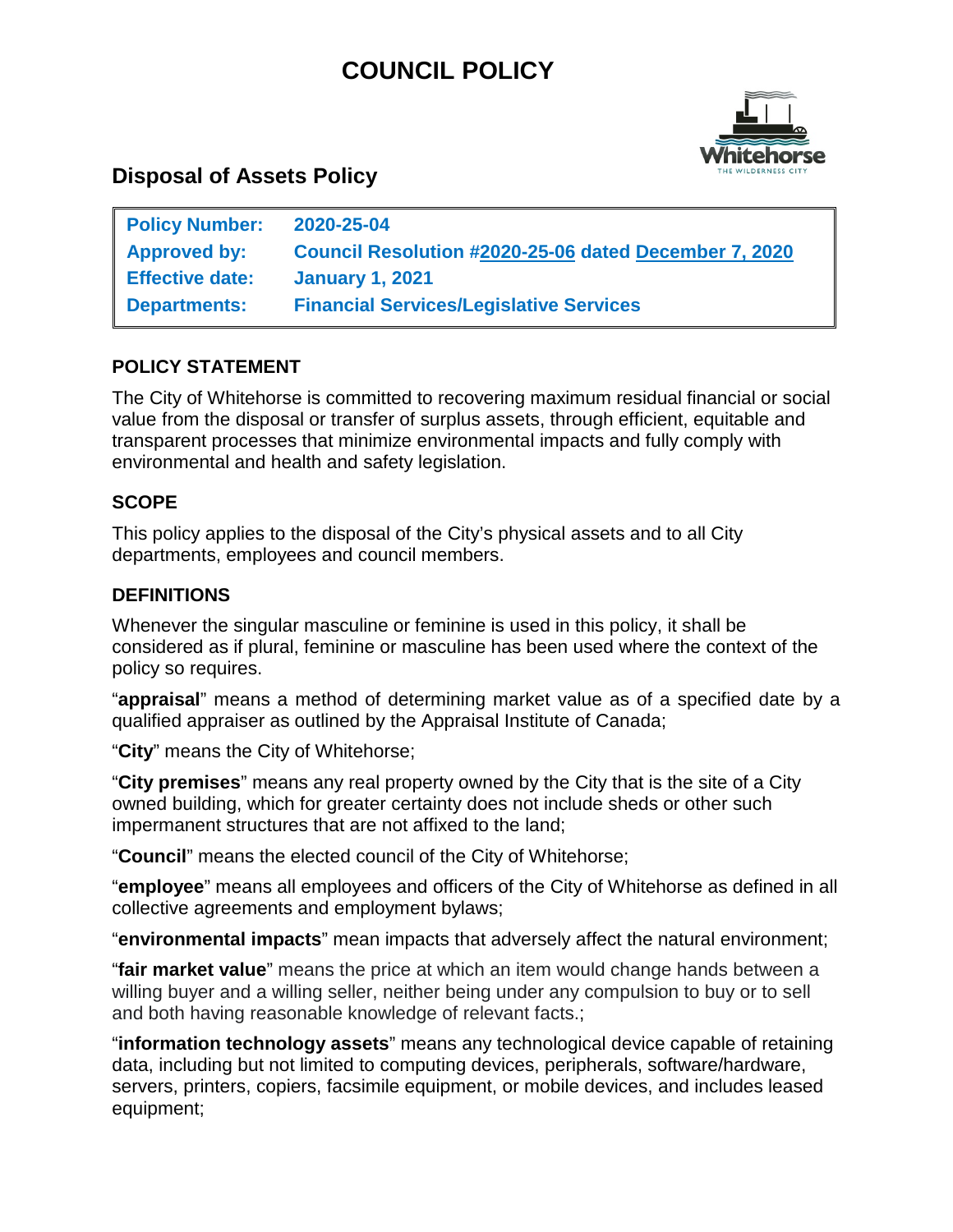"**net residual value**" means the carrying value of the asset in the City of Whitehorse's asset register less depreciation and anticipated disposal costs as recorded in the City's financial records. If the asset is not in the City's asset register, the carrying value is zero.

"**non-profit organization**" means a not-for-profit society incorporated or continued under the Yukon *Societies Act* for a minimum of two continuous years in good standing;

"**obsolete**" means outdated and/or not economically feasible for upgrading or repair;

"**physical assets"** means tangible assets not including real property other than City premises;

"**proceeds**" means the net revenues gained from the sale of an asset;

"**social value**" means a benefit to the Whitehorse community, other Yukon communities or wider society, other than a financial benefit, and includes consideration of the environmental impacts that may be associated with disposal of an asset;

"**surplus assets**" means tangible assets belonging to the City that have reached the end of their useful life and have been determined to be obsolete, no longer needed or no longer usable, as determined by the relevant department manager or delegate.

#### **PURPOSE**

- 1. This policy establishes the procedures for disposal of surplus assets and is intended to ensure:
	- (1) Efficiency, equity and transparency in transactions;
	- (2) Financial or social value to taxpayers;
	- (3) Minimized environmental impacts; and
	- (4) That surplus assets are properly written off in the City's financial management system and for audit purposes, and are properly accounted for in the City's asset management system.
- 2. Items can be available for disposal because they are:
	- (1) Required to be disposed of under a particular policy or administrative directive, e.g. motor vehicles;
	- (2) No longer required due to council direction or to changed policies, procedures, services, functions or usage patterns;
	- (3) No longer in compliance with workplace health and safety standards;
	- (4) Found to contain hazardous material; and/or
	- (5) Beyond repair.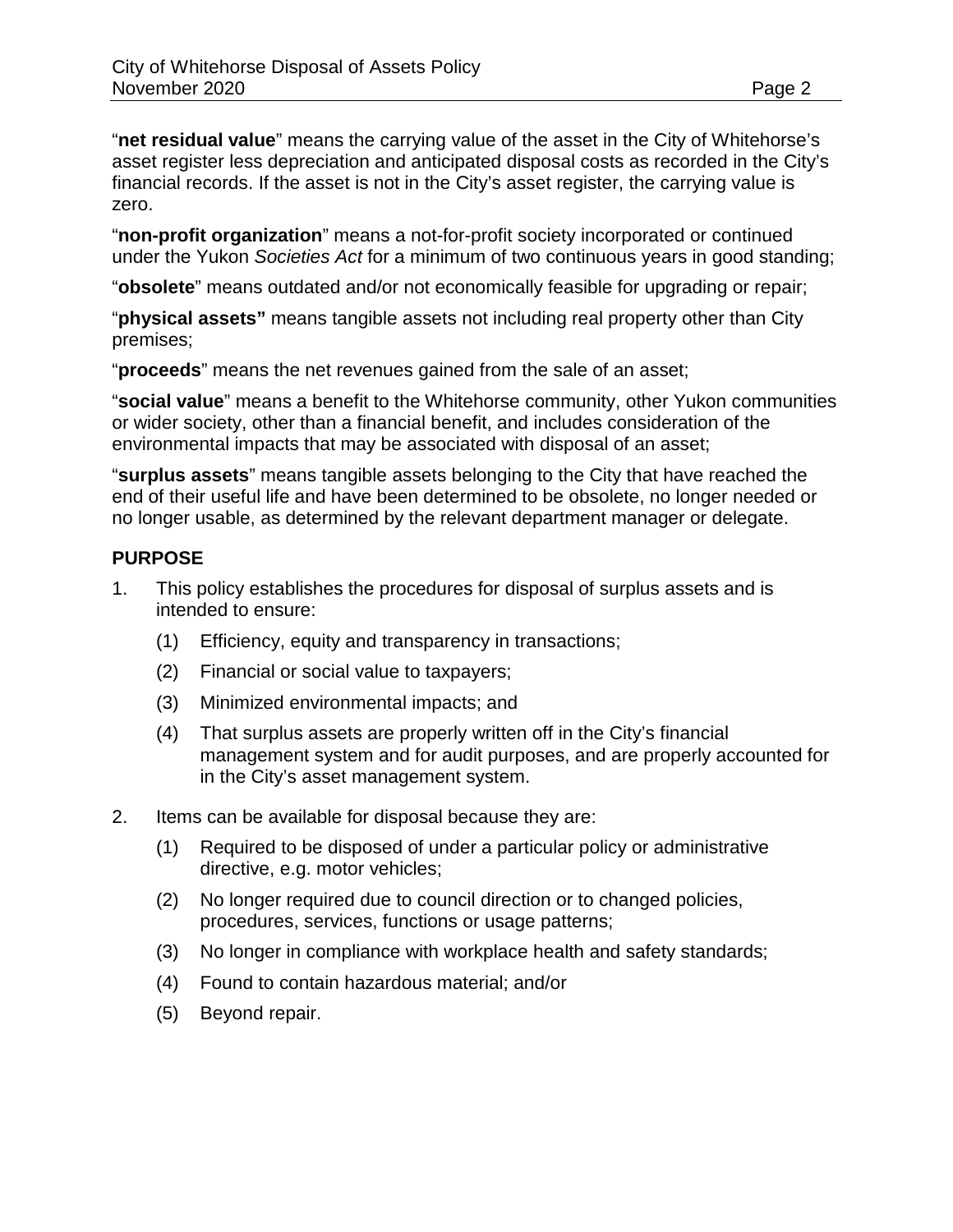#### **AUTHORITIES**

- 3. Council approves:
	- (1) This policy and any future amendments thereto;
	- (2) Disposal by donation or gift of a surplus asset whose fair market value or net residual value is estimated to be greater than \$10,000; and
	- (3) Disposal of City premises, per the procedures set out in section 6 of this policy.
- 4. The city manager approves:
	- (1) Declaration of a physical asset as a surplus asset; and
	- (2) Disposal by donation or gift of a surplus asset whose fair market value or net residual value is less than \$10,000 and greater than \$200;
- 5. A divisional director approves:
	- (1) Disposal by donation or gift of a surplus asset whose fair market value or net residual value is less than \$200;
	- (2) The method of disposal of a surplus asset other than by donation or gift.

#### **PROCEDURES FOR DISPOSAL OF CITY PREMISES**

- 6. In the event that City premises are under consideration for disposal, the city manager will provide a report to Council recommending an approach, methodology and timing for disposal, and identifying whether these will require any procurements of related services.
	- (1) The report will address all relevant considerations, which may include but are not limited to:
		- (a) Why the premises are unsuitable for future City requirements;
		- (b) Appraisal;
		- (c) Development potential;
		- (d) Re-zoning considerations, if applicable;
		- (e) Any associated environmental liabilities;
		- (f) Whether any building that is part of the premises should be demolished prior to disposal and associated demolition/tipping fee costs;
		- (g) Whether the land associated with any building demolished pursuant to section 6(1)(f) should be subdivided and sold pursuant to the provisions of the Land Disposition Policy; and/or
		- (h) The disposal methodology and timing that are in the City's best interests.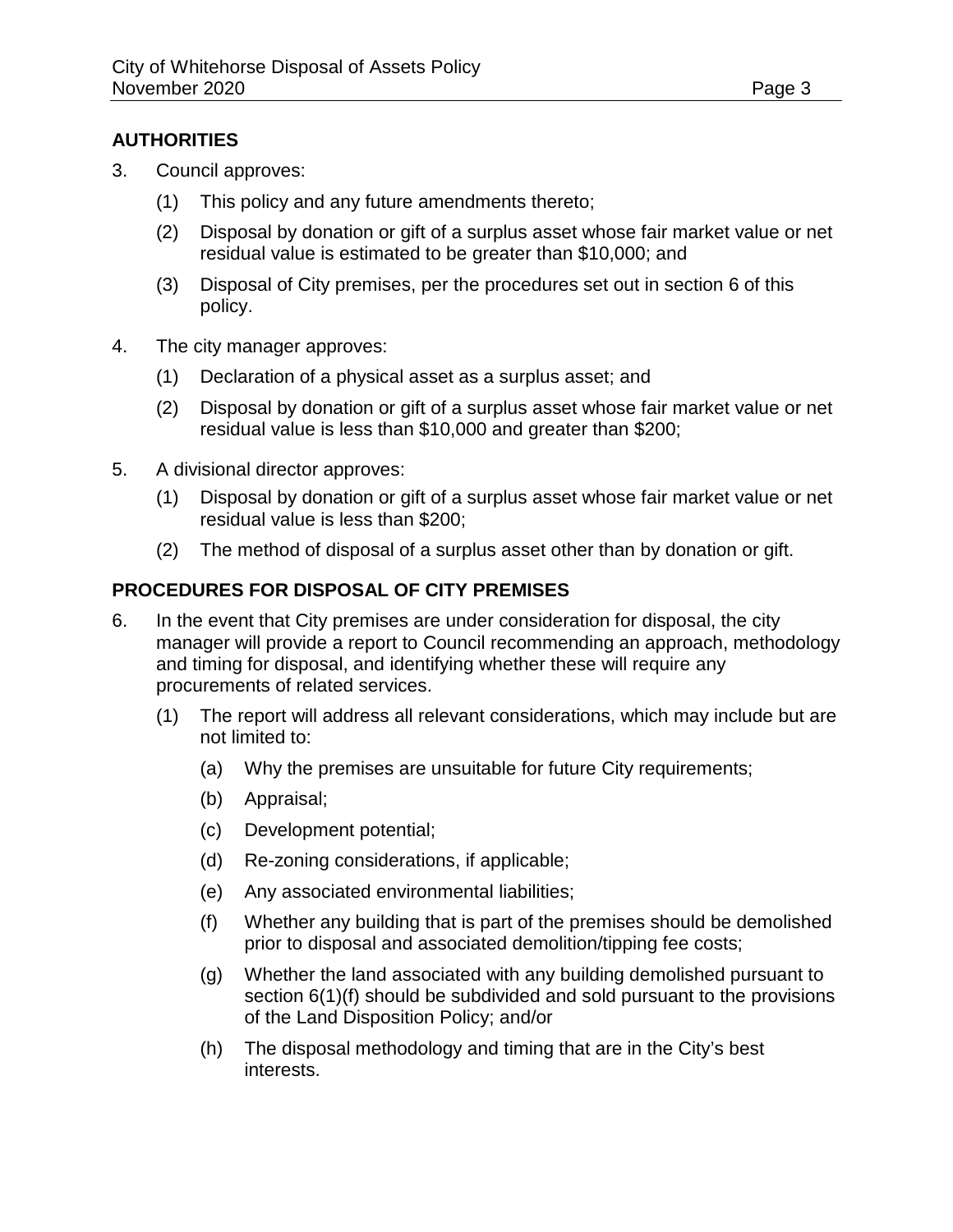#### **PROCEDURES FOR DISPOSAL OF SURPLUS ASSETS OTHER THAN CITY PREMISES**

#### **Value Measurement**

7. All City assets other than land and motorized vehicles will be valued at net residual value. Land and motorized vehicles will be valued at fair market value.

#### **Declaration of a Physical Asset as a Surplus Asset**

- 8. Where any goods or equipment are considered to be surplus assets by a department, the manager or director shall prepare a report using the prescribed form.
	- (1) Where the fair market value or net residual value is less than \$200, the report is provided to the director, who may declare the item(s) to be surplus.
	- (2) Where the fair market value or net residual value is \$200 or more, the report is provided to the city manager. The city manager is authorized to declare the item(s) as surplus assets, including where the replacement of goods has already been approved as a trade in as part of the procurement process.
	- (3) The report will include an estimate of the fair market value of the surplus asset. For an asset anticipated to have a fair market value greater than \$10,000, an industry expert appraisal may be warranted.
	- (4) The report will include sufficient identifying information about the surplus asset such as the manufacturer's name, serial number, asset code number, specifications, etc., as appropriate, and may include photographs.
	- (5) The report will identify a recommended disposal method, with supporting rationale.
- 9. Surplus assets with negligible or no fair market value may be deemed by the departmental manager or delegate to be garbage pursuant to the criteria set out in Appendix A to this policy and will be appropriately discarded in an environmentally sensitive manner, recycled, or disassembled and used for parts.

#### **Offering to Another City Department**

10. Where appropriate, surplus assets will be offered to another City department via a notification email before proceeding to a disposal method. Departments will have the opportunity to obtain the surplus asset on a first come, first served basis.

#### **Surplus Asset Disposal Options**

11. Surplus items may be disposed of through formal auction, internet offering, tender, trade-in, or other means, whichever is in the best interest of the City as recommended by the departmental manager or divisional director. In all cases, the manager/director will ensure Financial Services staff are consulted and involved as appropriate in determining the appropriate disposal method.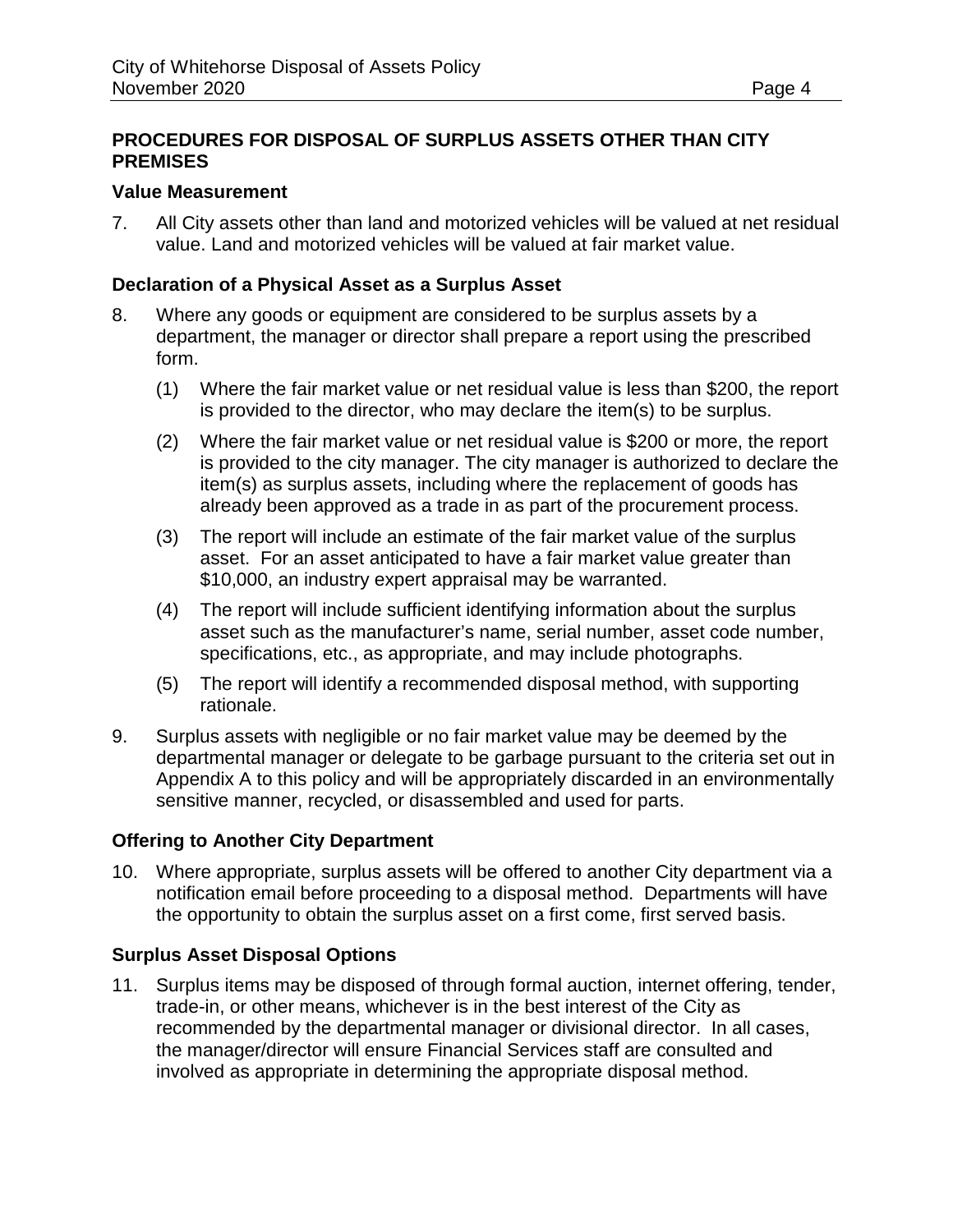#### (1) Trade in the surplus asset on new replacement equipment

This may be a preferred option in purchases to replace equipment, in which case it will be included as a term of the publicly issued procurement document.

#### (2) Donate to another entity

Donations may be made to governments or non-profit organizations, not to individuals, businesses or corporations, giving priority to organizations with a public or community service role that provides social value.

- (a) For surplus assets whose fair market value or net residual value exceeds \$10,000, only Council may authorize donations.
- (b) For surplus assets whose fair market value or net residual value is less than \$10,000 and greater than \$200, only the city manager may authorize donations.
- (3) Public Sale

Sale of a surplus asset will occur through a competitive commercial mechanism such as a competitive bid, online auction (e.g., Bonfire, govdeals.com or other online options) or public auction, wherein the successful bidder shall be the bidder with the highest bid.

- (a) Preference shall be given to the least costly method of sale, including consideration of related staff time.
- (b) All proceeds from the sale of surplus assets shall be accounted for as City revenue and are not to be used for the benefit of any employee or department unless as determined in approved budgets.
- (c) Where a member of the public and a City employee or elected official offer the same price, the item will be sold to the member of the public.
- (4) Private Sale

When a surplus asset has not sold in at least two public offerings, the asset may be sold to a member of the public, or a City employee or elected official who offers the City the minimum reserve price.

(5) Garbage

Surplus assets deemed to be garbage pursuant to section 9 of this policy may be destroyed or otherwise disposed of in an appropriate and safe manner that minimizes environmental impacts.

#### **Conditions of Disposal**

12. All surplus assets disposed of by donation, gift, public sale or private sale shall be accepted as-is and where-is and without warranty or guarantee. The new owner shall assume all risk and expense associated with these assets.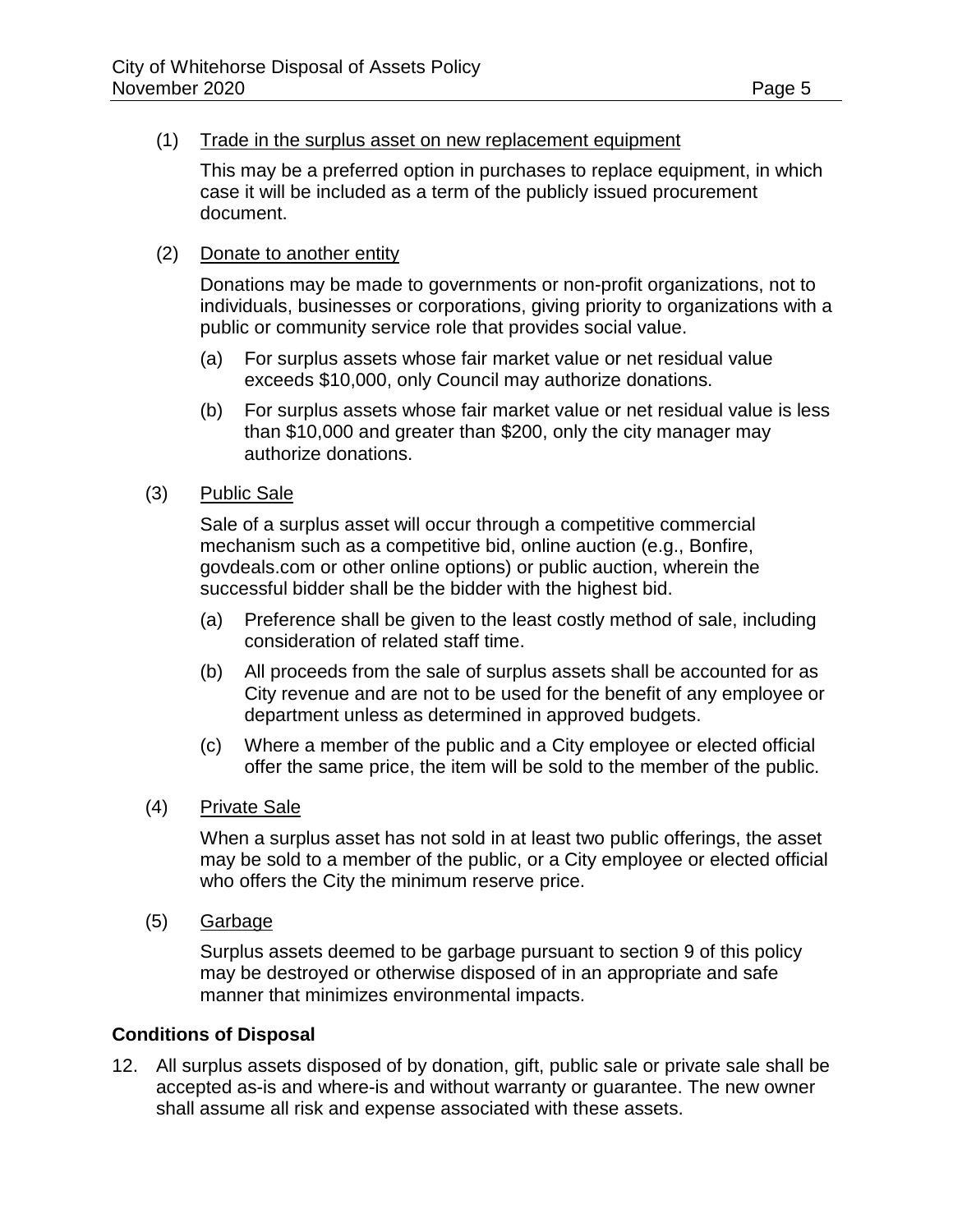#### **Disposal of Information Technology Assets**

- 13. All information technology assets must be properly cleaned of sensitive data and software, to the satisfaction of Business and Technology Services (or successor department) before being disposed of.
	- (1) Any cost of cleaning the information technology assets must be considered as a cost of disposal when determining the least-cost disposal method available.
	- (2) All sensitive information, data and software removed from information technology assets must be retained by the City or disposed of in accordance with applicable policies, administrative directions and/or legislation.

#### **Removal of City Asset Identifiers**

- 14. Any asset code tags, city logos or other information that would identify a surplus asset item as City property shall be removed prior to:
	- (1) Disposal of a surplus asset by donation, gift, public sale or private sale; or
	- (2) Recycling, re-purposing or disposal in a landfill, in the event the item is deemed to be garbage pursuant to section 9 of this policy.

#### **PROHIBITIONS**

- 15. No Council member, officer or employee of the City shall be permitted to purchase surplus assets unless through a public disposal process, except in the circumstances set out in section 11(4) of this policy.
- 16. No employee shall bid on the sale of surplus assets except those disposed of at arm's length by public auction, internet auction, or tender, except in the circumstances set out in section 11(4) of this policy.
- 17. Employees deemed to have the ability to influence decisions with respect to the disposal arrangements of the surplus assets are not permitted to receive surplus items. This restriction is not intended to prohibit any employee from purchasing surplus assets offered for sale pursuant to sections 11(3) and 11(4) of this policy.
- 18. Under no circumstances may a surplus asset be donated to a City employee, council member or their relatives.
- 19. In the event of special circumstances requiring direction outside of the above outlined requirements, a written request shall be submitted to the city manager as part of the report described in section 8 of this policy.

| <b>Date of Council Decision</b> | <b>Reference (Resolution #)</b> | <b>Description</b>    |
|---------------------------------|---------------------------------|-----------------------|
| December 7, 2020                | 2020-25-06                      | Initial Approval Date |

#### **History of Amendments**